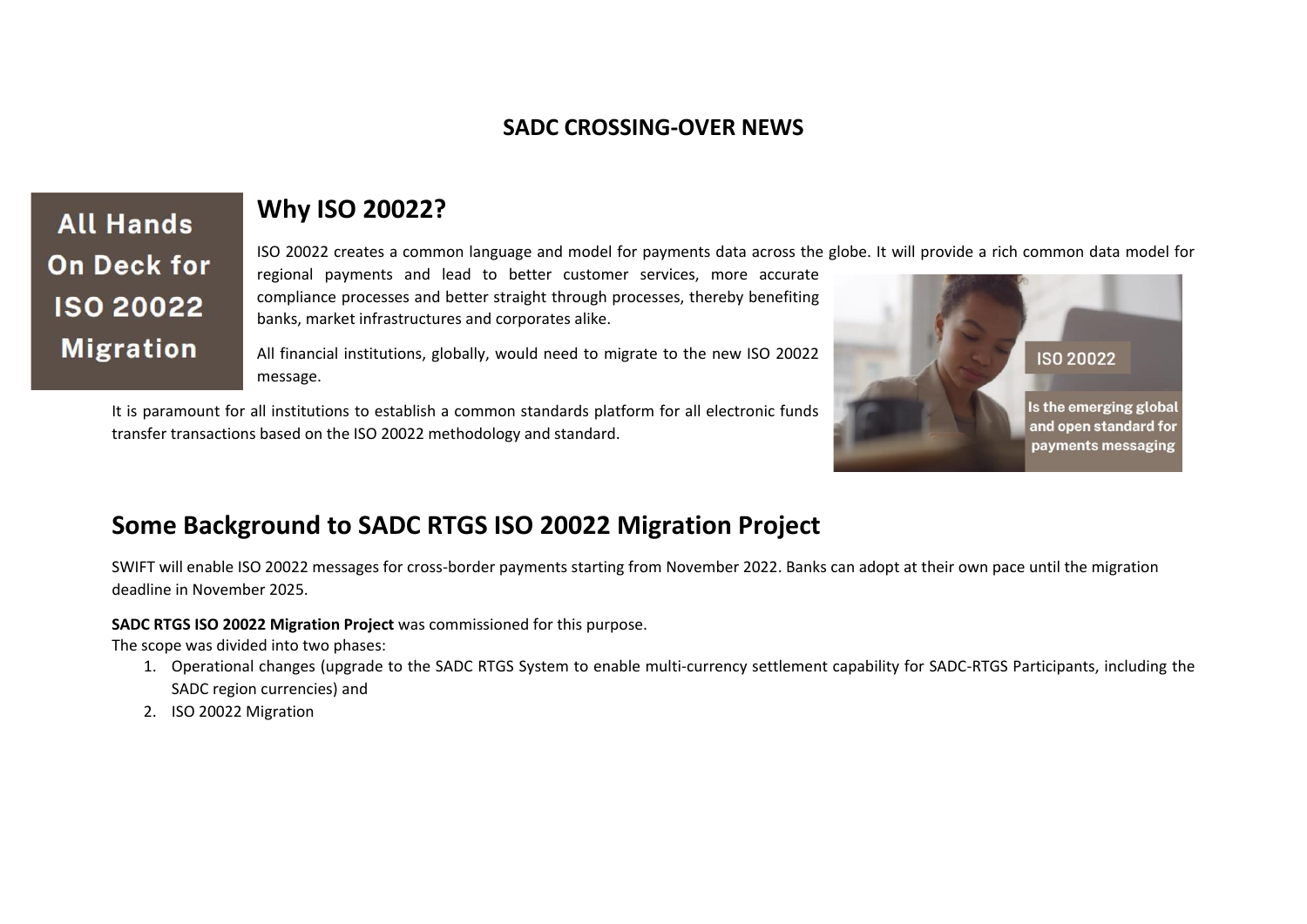This project is neither a re-write or a replacement of the current system. The objective is to upgrade the current SADC RTGS system with a solution that will



address current business functionality and ensure the system is capable of supporting the regional migration whilst the RTGS renewal effort progresses. This is to ensure compliance with ISO 20022 as a new international standard.

ISO 20022 migration approach has been agreed as a big bang strategy, with the proposed implementation date being **October 2023**. The below SADC BA Flight plan will be used as a guideline to support the Operator and Participant planning

# **Project Updates & Achievements to date**

The project is on well on track. The Functional Requirements Specification (Part 1 and Part 2) has been signed off internally. Virtual Roadshows were undertaken with each of the countries in August 2021, providing an overview of the SADC RTGS Operator's strategic approach, the ISO20022 migration roadmap, impact assessment and change management plan. A follow up virtual roadshow has been scheduled for May 2022 to provide more pertinent updates on the project journey.



A virtual roadshow was also held in November 2021 to walk participants through the SWIFT MyStandards user guides. This is a collaborative web based platform developed to better manage ISO messaging standards, market practices and enables customers to perform automatic comparisons between different usage guidelines.

This will greatly help in reducing time, cost, effort and the risk of error, finding standards-related information, keeping track of changes and enabling users to better manage standards definitions and usage. Click [https://www.swift.com/standards/mystandards-and-swift](https://www.swift.com/standards/mystandards-and-swift-translator)[translator](https://www.swift.com/standards/mystandards-and-swift-translator) for more information on SWIFT/MyStandards.